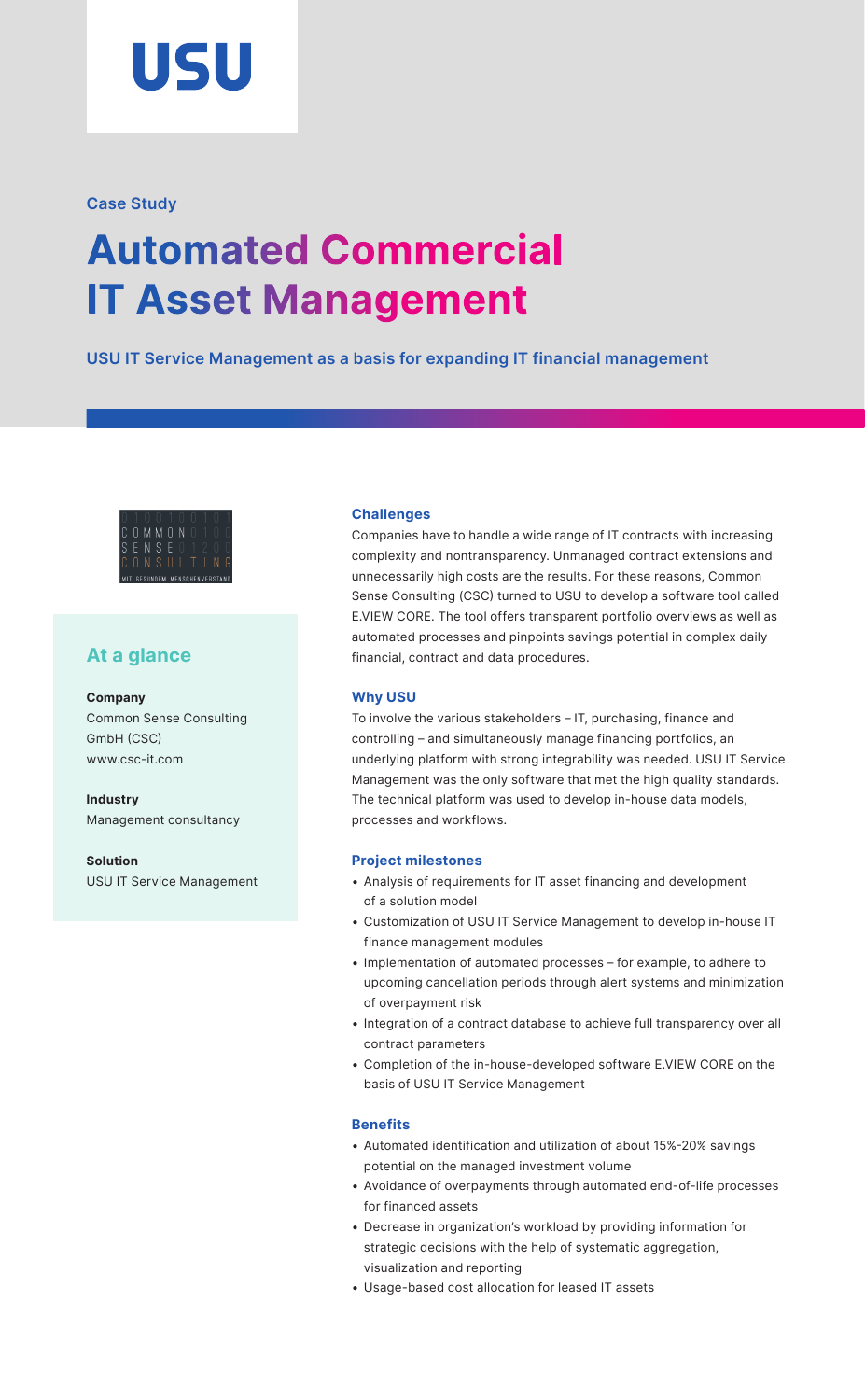$184$ 69.431

CSC is a European market leader in the area of consulting for IT financing. The company's complete independence ensures its customers always receive the ideal financing solutions on the market. Mediumsized companies and corporations all the way to DAX-listed companies have placed their trust in their comprehensive consulting concept.

**USU and we share a commitment to the central idea of advancing the digital future with innovative solutions. Thanks to its flexibility as well as capacity for customization and integration, USU IT Service Management offered us the ideal basis for E.VIEW CORE. Streamlined digital management of leasing contracts is one of many benefits to our customers.**

Dirk Stobbe, Founder and CEO Common Sense Consulting GmbH

#### **Overview of IT financing processes**

In its work as a consultancy firm, CSC had determined that the complexity of daily processes and financial, contract and data procedures posed a challenge to companies in terms of maintaining an overview and securely handling processes. The consequences include overly high costs for financing IT assets and

a limited ability to innovate. CSC decided to pursue a solution to these problems, which in turn led the consulting company to evaluate the market for a suitable development platform. The USU software was chosen on the basis of the platform's existing basic components for IT asset management, contract management and incident management as well as strong integrability and customizing options.

#### **The IT financial management of the future**

Following extensive coaching from USU, the CSC project team was able to develop within just a few weeks a new application on the basis of the USU IT Service Management data model. Such functional requirements as the capability to handle multiple currencies were successively implemented. Based on USU IT Service Management, the CSC software E. VIEW CORE can depict all financing processes in one tool. Without extensive effort, the steps to lowering asset-financing costs become recognizable: The software can dynamically visualize KPIs as well as display the cash value of each company's IT assets in real time and compare them with current benchmarks. The potential for savings is shown and leasing contracts are optimally managed.

#### **Modules for detailed solutions**

The CSC software E.VIEW CORE offers a range of modules based on USU IT Service Management in order to provide comprehensive support and automation for all financing processes. On the basis of their individual requirements, customers select